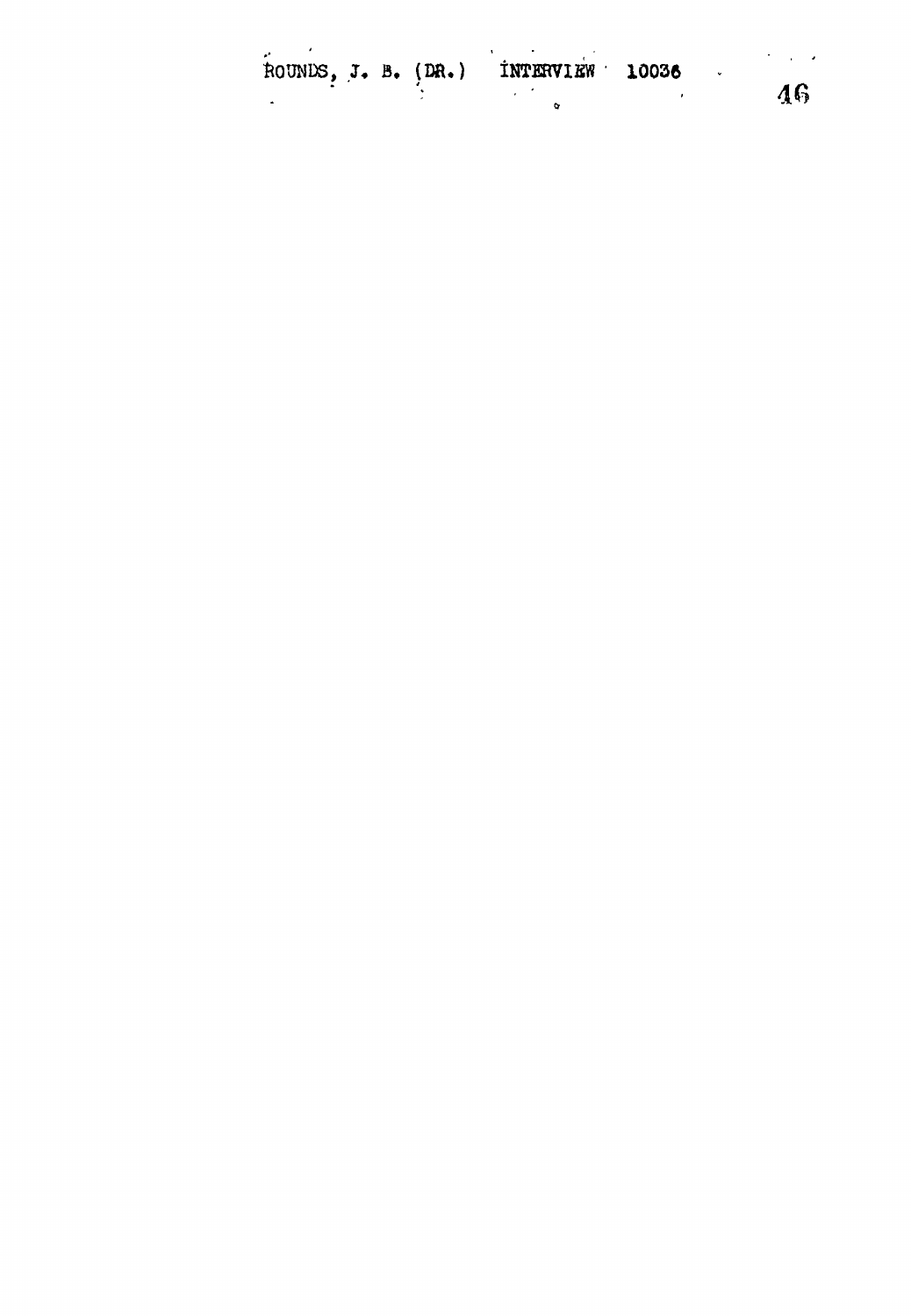$F_0$ rm A- $(S-149)$ BIOGRAPHY FORM  $\Lambda$   $\sim$ WOFKS FROGRESS ADMINISTRATION \* Indian-Pioneer History Project for Oklahoma ROUNDS,  $[DR_2, J_6, B_6,$ INTERVIEW. 10036 Field Worker's name Manalia F. Harri February 24 195938 This report mude on (date) Dr. J. B. Rounds - Pioneer Baptist Minister Niene Oklahoma City, Oklahoma Fost Office Address 16th and Villa  $\mathcal{L}^{\mathcal{A}}$ - Residence address (or flocation) DATT OF DIRTH: Month March ... Day 9  $Year^{1876}$ Drumbo Oxford County, Ontario Canada Hare of Lirth 1.  $\overline{\mathbb{R}}$ Cicero Davenport Hece of birth .Canada. Name of Fatner Other information about father Jennde Pierce Roundsplace of birth. Canada Hame of mother Ot er information about mother ು ಎಂದಿಗಳು  $5$ tes or complete harrative by the field worker dealing with the life and am or the formon interviewed. For to Lanual for suggested subjects the partions. Continue on clank sheets if necessary and attach firmly to tis form. Wumber of sheets attached in the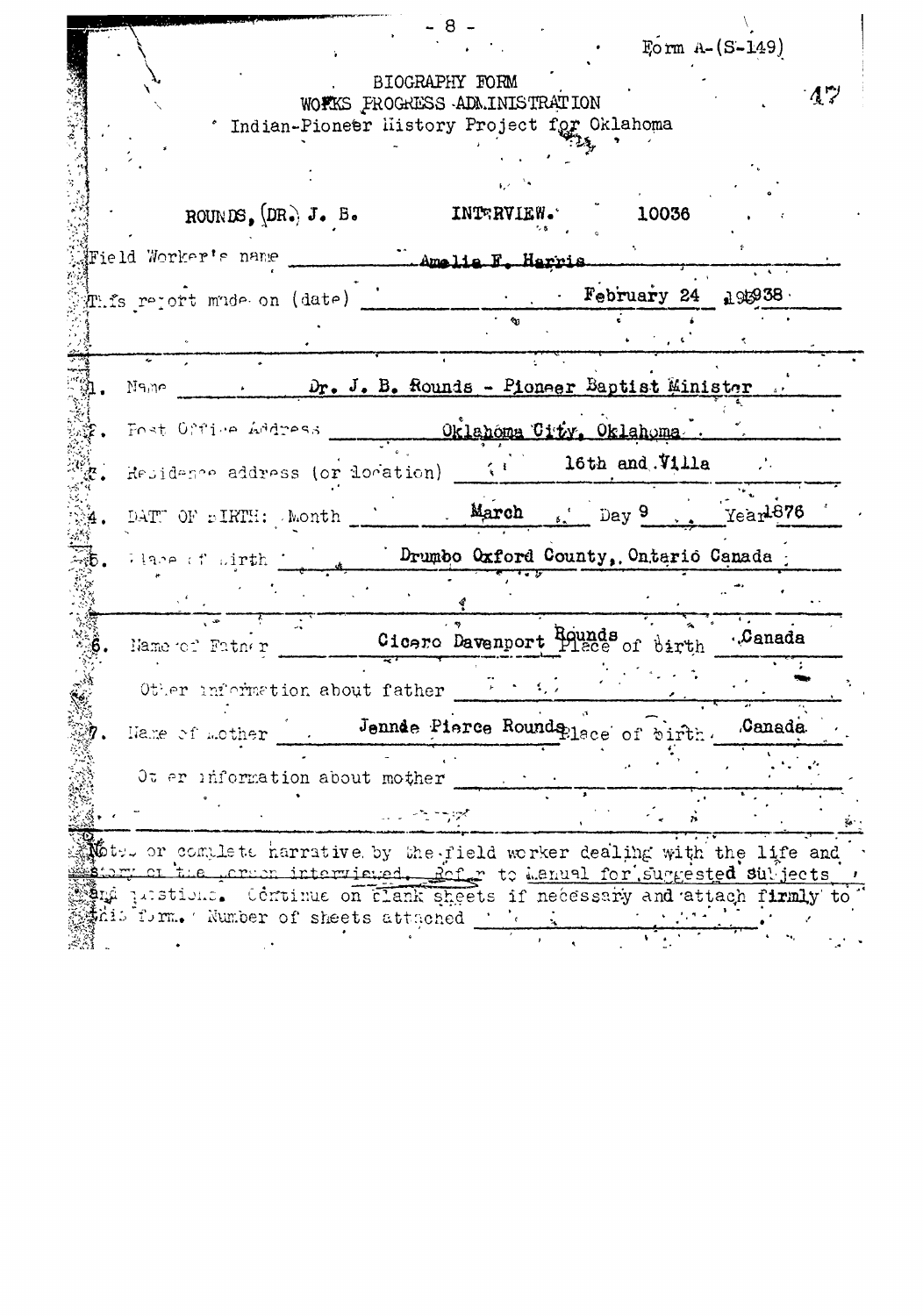## ROUNDS,  $(DR_{\bullet})$  J.

INTERVIEW.

Amalia F. Harris Journalist February 24, 1938

> Interview with Dr. J. B. Rounds 16th and Villa Oklahoma City, Oklahoma.

Pioneer Baptist Minister

m was born at Drumbo, Oxford County, Ontario, Canada, about 150 miles from Detroit. In 1889 my parents moved to Detro t and Father went into the saloon business, I had been converted before we left Canada and I wanted to enter the ministry but Father being a saloon keeper, I feared the pulpit was no place for his son. The idea, however, gradually built up on me and I decided to go into the ministry and Father told me he would not be a draw back - he immediately sold the saloon.

I had learned the printing business while in Canada and in rder to enter the seminary to study, I didn't have money to pay my say, so I worked in a printing office for a year.

In the fall of 1895 I entered the Southern Baptist Theological Seminary at Louisville, Kentrcky, where I received all of my ministerial training. I preched while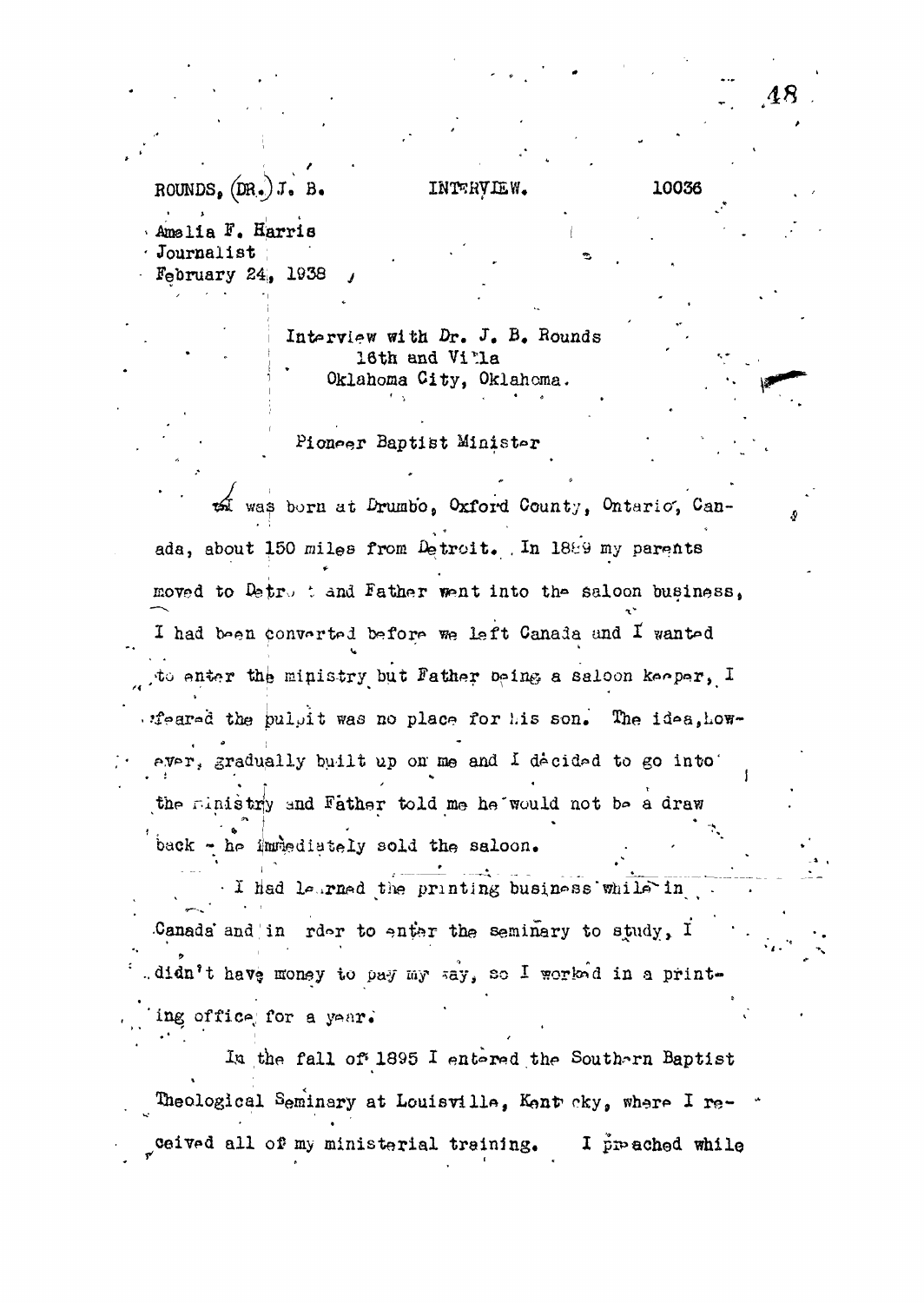ROUNDS,  $(DR_*)$  J. B.

INTERVIEW.

10036

studying; also pliéd my printer's trade, to meet expenses. When I completed my study I asked to be sent as a missionary to China. We - my wife, before we were married, and I-were invited to the church to hear some Indians 'talk, the being from Dr. N. B. Reardon (Baptist) of invitation Omaha, The Indians were Chiefs Buffalo Moat (Cheyenne) and Lone  $\lnot$ 1 (Kiowa). Sam Ahtone, Indian, was interpreter for both languages. Br. Reardon and these Chiefs made a strong appeal for missionaries to come to Oklahoma. These Indians, of course, each talked in his own tongue and Sam whione translited for them.

My sweetheart and 1 decided to get married and go to the Oklahoma field, instead of China. In the summer of 1898 we came to Oklahoma and I was ordained by Oklahoma ministers. There was not an opening with the western Indians and they assigned me to Bartlesville where in my two years of service I established two mission churches. one at Dewey and another at Pawhuska. I was then transferred to the Demey church for one year.

My real missionary work started in 1901 among the Choctaw and Chickasaw Indians with headquarters at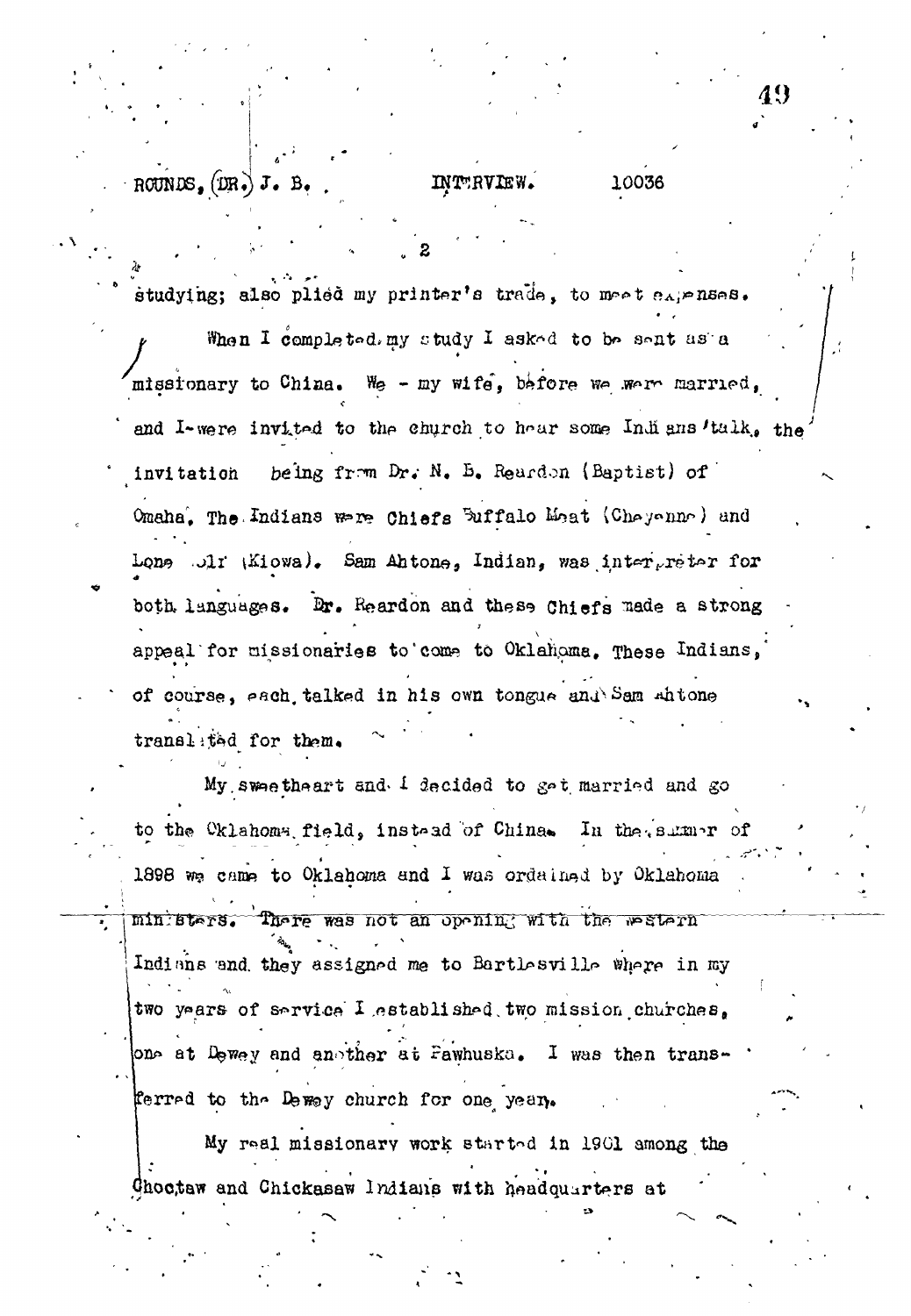10036

Wilburton. I spent four years among these Indians and soon learned their language and acquired the name of "Bolotka" from my Choctaw Indian friends, meaning "round like an apple." My work with these people was very plessant. Most of them had some education and quite a fow of the younger were college graduates.

INTERVIEW.

In 1905 I was transferred to Darlington. The United Foreign Mission Society formed by the Presbyterian and Congregational Churches had this mission formerly, then the Baptist missionaries took it over. However before the Congregational minister retired he advised all . of the Indians to unite with the Baptist Church. About eighten miles southwest of Darlington, there. was a reservation of Arapahoes which was in our jurisdiction I baptised many of the Indians. There were many  $\overline{\text{too}}$ . amusing things happened during our asseciation. with There wes one Arapaho Indian, sub-chief "Black  $t$  em. White Man, who was converted and was baptized in the North Canadian and when he was about knee deep in water he paused, and said (to about one hundred Indians who had gathoged on the banks) "You Indians have always called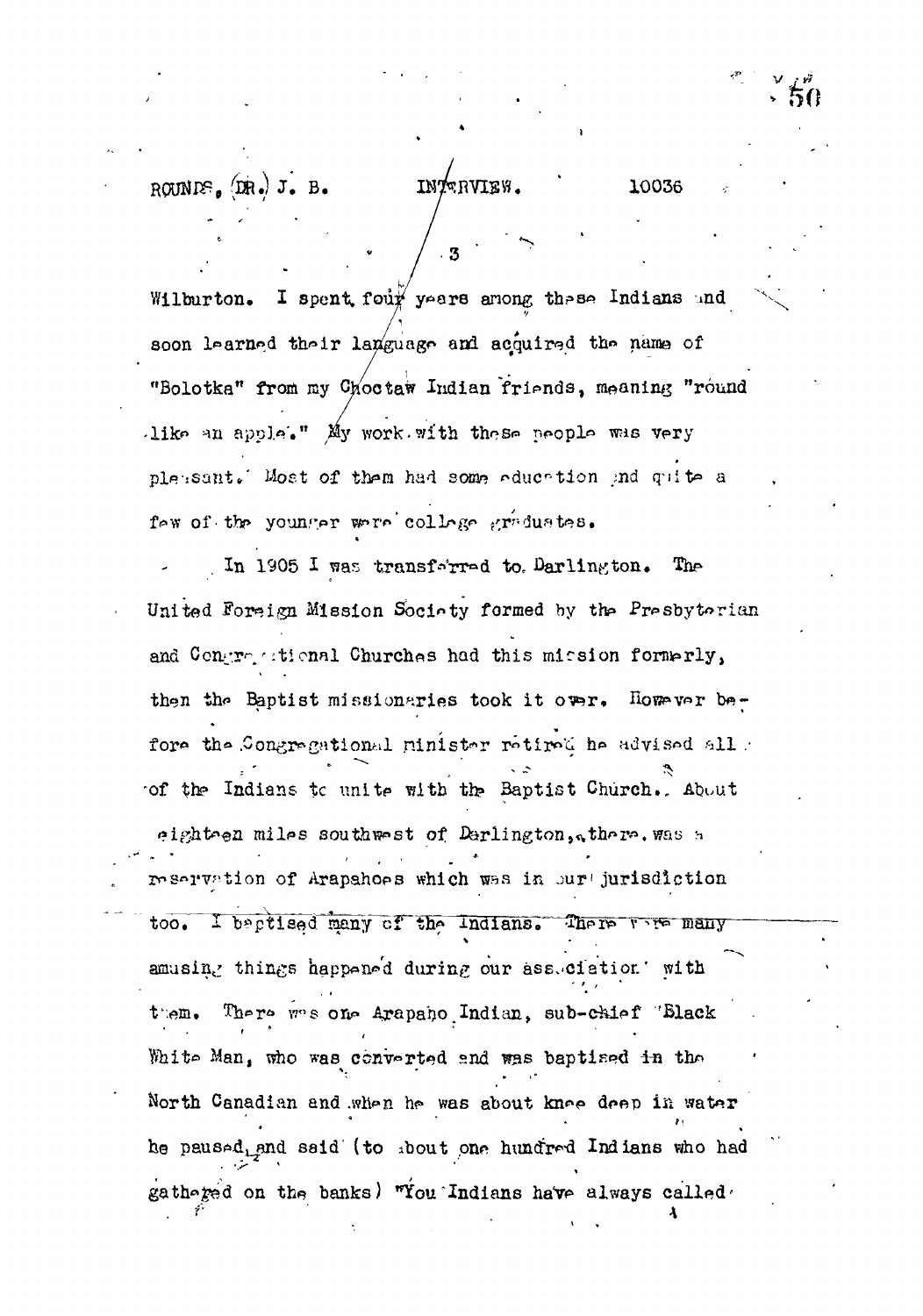ROUNDS DR. J. J. B. INTERVIEW.

me Black White Man all my life. I am now a Christian, and going to be baptised and when I walk out I want you all to meet me on the banks and call me Rising Sun - for Jesus has risen in my heart with healing in his wings and I am a new man." After that he was always called "Rising Sun"; he died about two years later and asked to be buried under the name of Rising Sun.

16636

"Starving "1k", a Cheyenne Indian seventy-eight. years old, wanted to join my church. He had a crucifix that he showed me, saying he had Jesus man twenty-seven years on crucifix but "no understand not worship Jesus man like white man do". He said he wanted to go on Jesus Road. what I peached about and "feel good inside", (touching his heart) "All time". I baptised him over at Saddle Mountain Church in an artificial baptistry built in the side of the mountain.

An Indian boy came to me one day and said he wanted to unite with the church and in giving his experience, he told that when he was about four years old early one. morning his mother carried him on her back out in the woods where she built a crude altar of rocks and put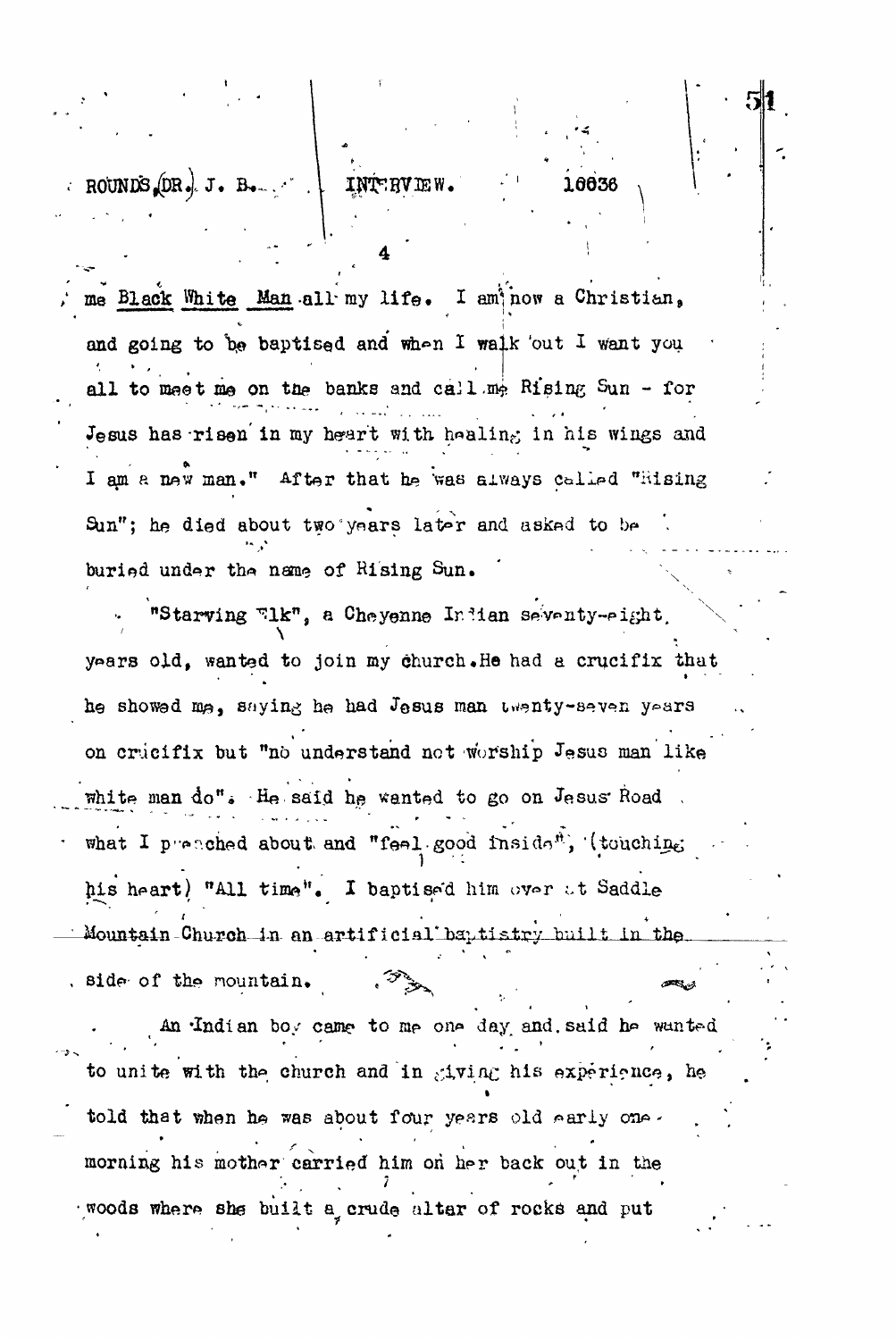# ROUNDS, DR.

### INTTRVIEW. 10036

wood in the center and made a fire and put a buffalo hide on the fire. Then she turned her face towards the rising sun and she prayed to have God that he would lead her boy into the right religion. He said his mother w.s a sun sorshipper but that she wisn't satisfied, and that he #anted to go on my "Jesus Road" and me baptised him in  $\beta$ addle Mountain baptistry. He only lived eleven months  $\beta$ after uniting with the church. On his death bed he called a conference with the Indian agent, the Indian merchant at Darlington, the Indian physician and mean We four met at his bedside. He said he was a "Christ Man" and that his doctor said "no get well". He said he owed the  $\cdot$ me chant for some things he had bought and he wanted the Agent to pay him. He asked the merchant to read off to him everything he had bought. This the merchant did and when the merchant finished the said, "Yes I bought 'em Agent-pay". Then he turned to me and said "I want you bury me - not like pagan." He instructed the Agent to give me money enough for a coffin, a tombstone and a fance around his grave. He wanted his body taken to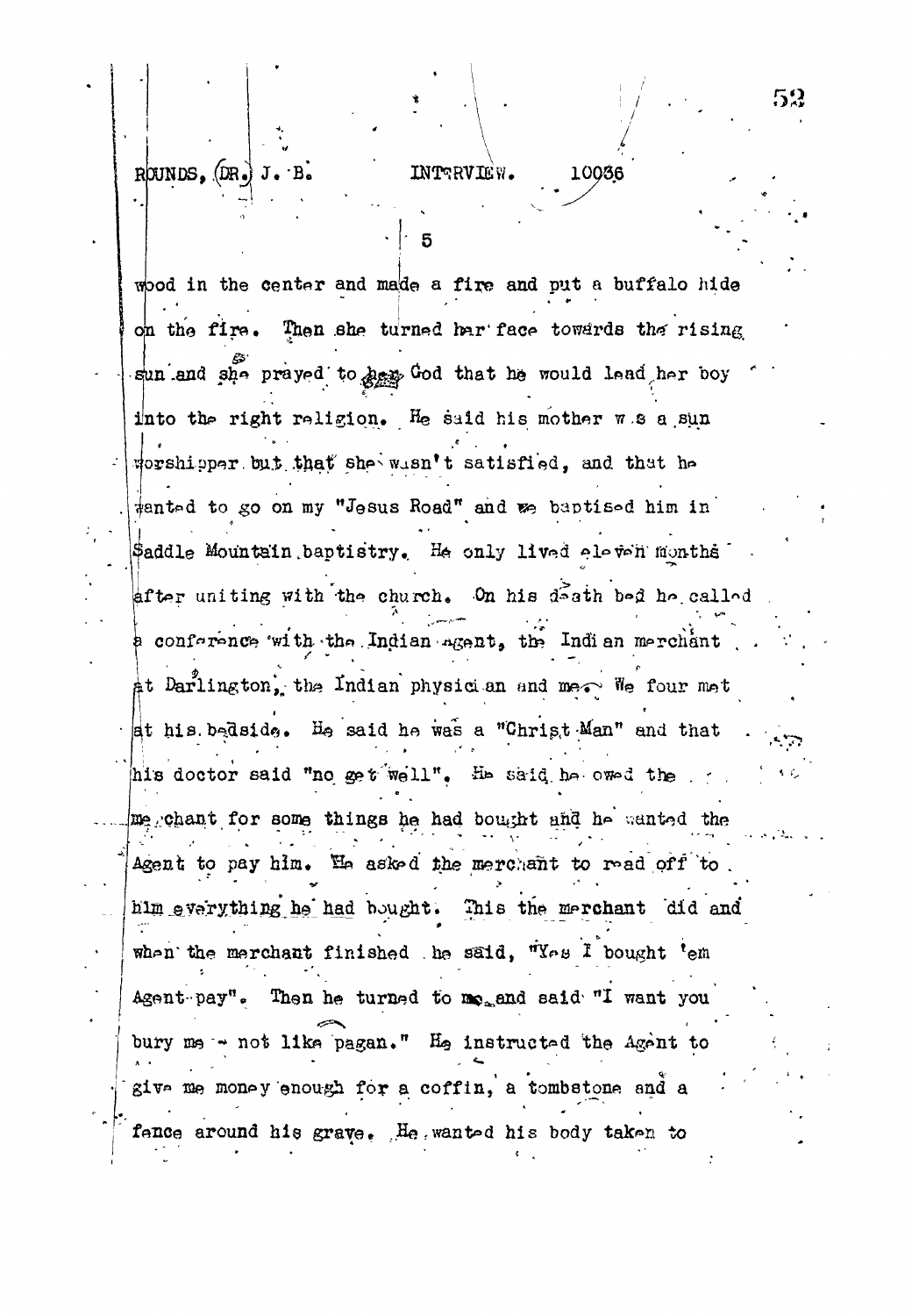the church and his funer 1 preached just "like white man", and he wanted to be buried in the old cometery, which was northeast of Darlington, I did everything he requested, I gave him a white man's funeral, put the tombstone up, and had a fonce built pround the grave.

. Chief Three Fingers . u. his wife were converts of our church. Mrs. Three Fingers weighed 315 pounds and I wed ghed 115 when I baptised her. They were both full blood Cheyennes.

Little Chief Timid visited with us a great leal. He kept complaining of his side hurting, suing the had a boil, I persuaded him to go with me to the doctor which the did. The doctor examined the boil and said be thought there was something in the side, He made a small incision and cut out an arrow head. The Chief Said he was shot with an arrow-forty years before...

There was a search Indian number of the Head. In came to me with this proposition "You are a good feller, want all Indian be good.  $\mathbb C$  tell how to get him". He showed me a Mescal bean and said "You take Mescal road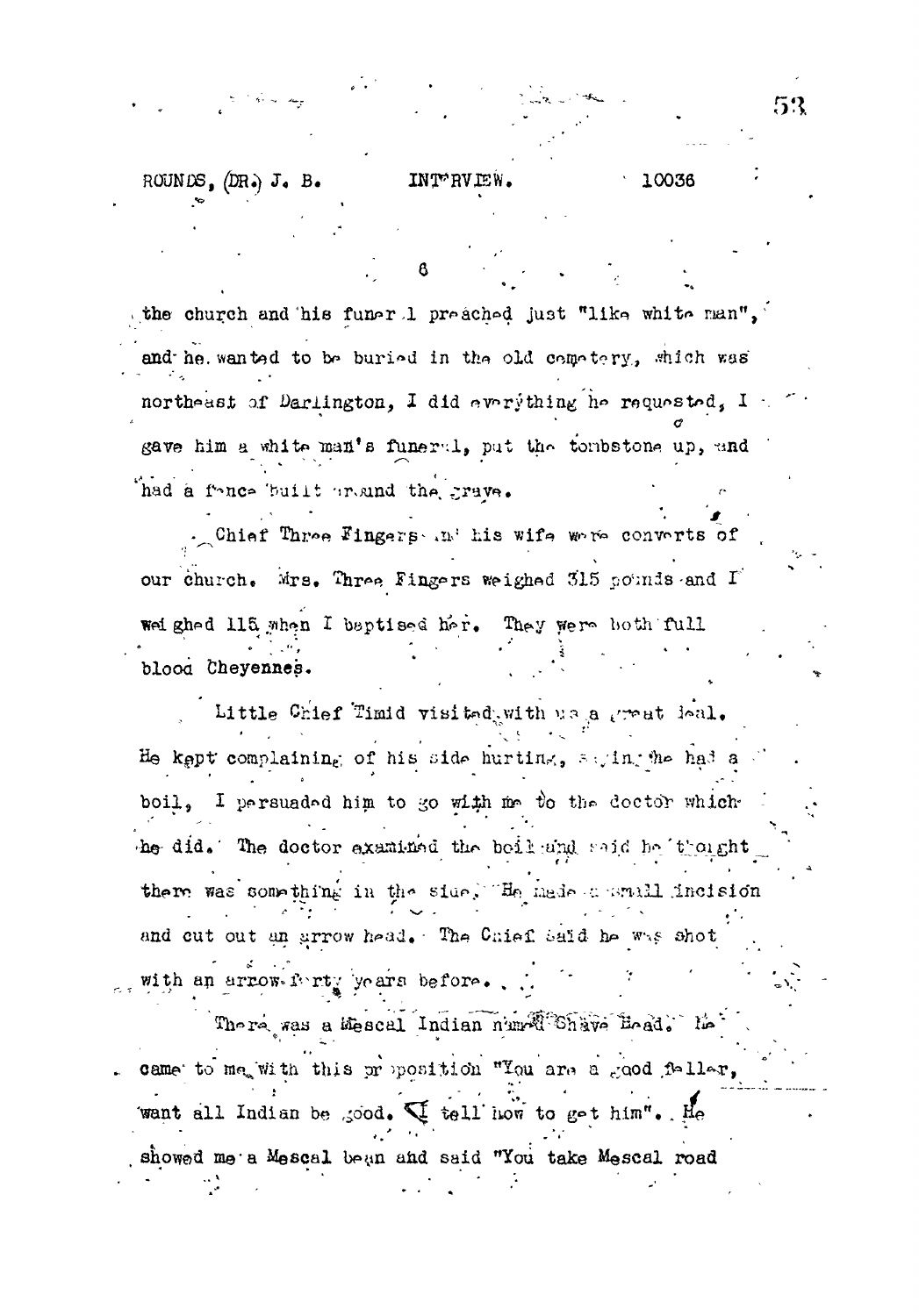ROUNDS, (DR.) J. B. INTERVIEW. 10036 I take Jesus Road. We get all". I told him "no". I haked .im' in to dinner and he came in the house and lucked around. My wife had a nice drop-head sewing machine. Ee walked over to it and patted it, he admired the wood so After dinner he left and I never saw hi much. a ain.  $\boldsymbol{\varphi}$  I spoke of the Arapaho Reservation being in our jurisdiction-too, I went to preach for them in me summer out in the open. When I finished I asked a \$5.00 pledge from each Indian to buy a tent to ure chander. about eighteen subscribed to be paid from their Covernment chacks. I had a convert "Shot-Him-Salf", who had a bad name among his people. They said he stole chickens and would not pay his debts and when he anted to be baptised they protested but he told me he had Jesus in his heart and would not do wrong again so I baptised him anyway. We was one of the eighteen who pledged I bought the tent and the day they got their \$5.00. checks was the day I told them to meet me there with the \$5.00. I also wanted their help to put the tent up. Most of them were waiting with the money; others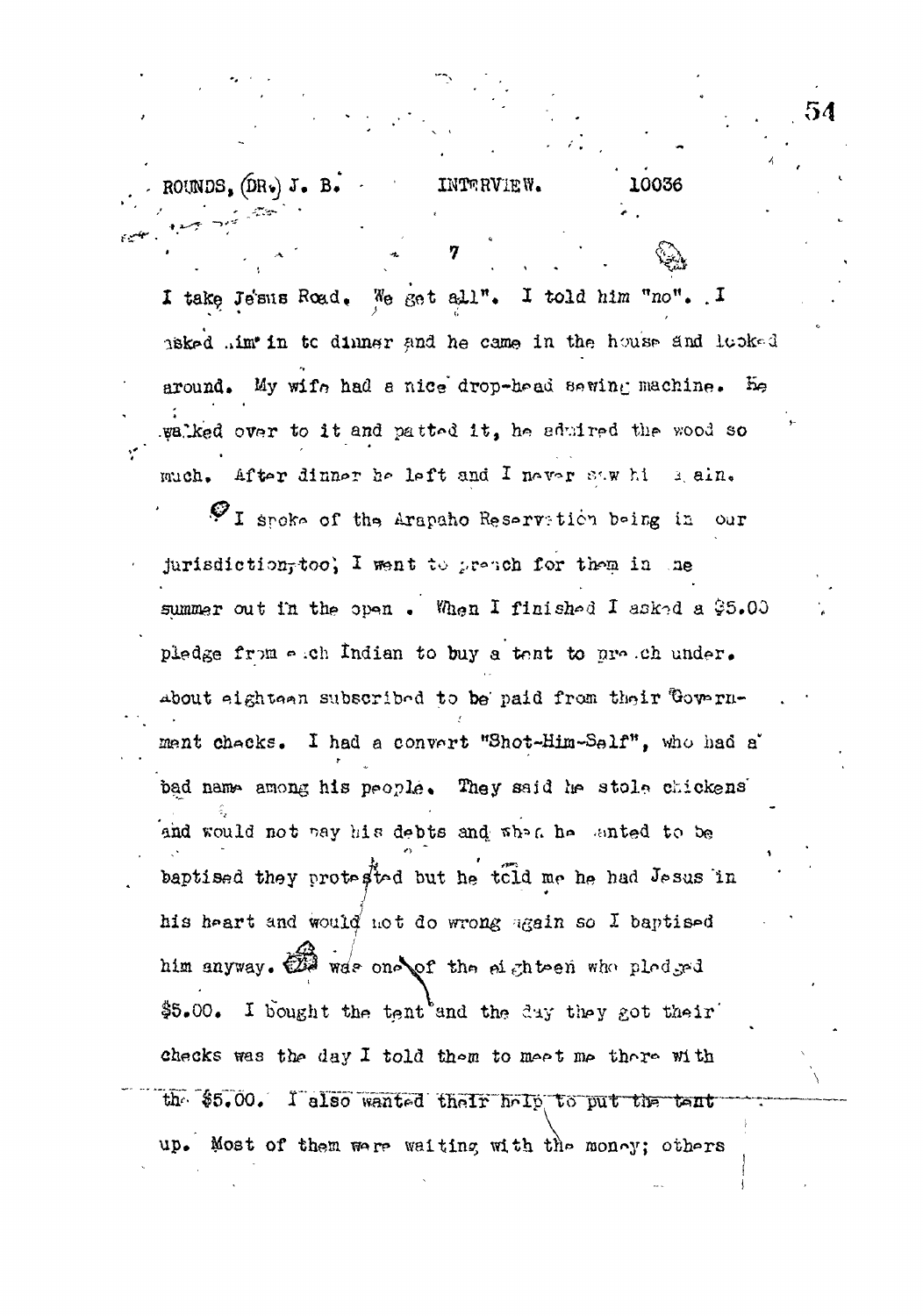## INTERVIEW.

10036

were getting their checks cashed. Shot-Him-Solf was there with \$5.00 and gave it to me; but an Indian came up and said "Lesus Man, Shot-Him-Self borrow m ney but he no pay back." Shot-Him-Salf said, "I no get checked cash - I pay." The post old Indian turned and walked off with a dejected look. Shot-Him-Salf got on his horse and rode away. He rode hard eighteen miles to the Agency, got his check cished and rode back that evening with three men with him. He called me to come over - one of these men he paid the \$5.00 to, the other two and myself were withesses. "I pay all I owe - Jesus here", and he put his hand over his heart. I patted him on the back and told him I knew he was a good Christian.

At this moeting a pagan Indian, a sun ad idel worshipper, come up to me with his baby. He put the baby in my arms saying "You bless and make a Christian too. I want good boy."

These Indians gave me the mime of "Whirlwind" which was the name of a favorite old chief that they all loved so well. I had completed my work as missionary among the Indians. We were all gethered at the little Indian mission. ť.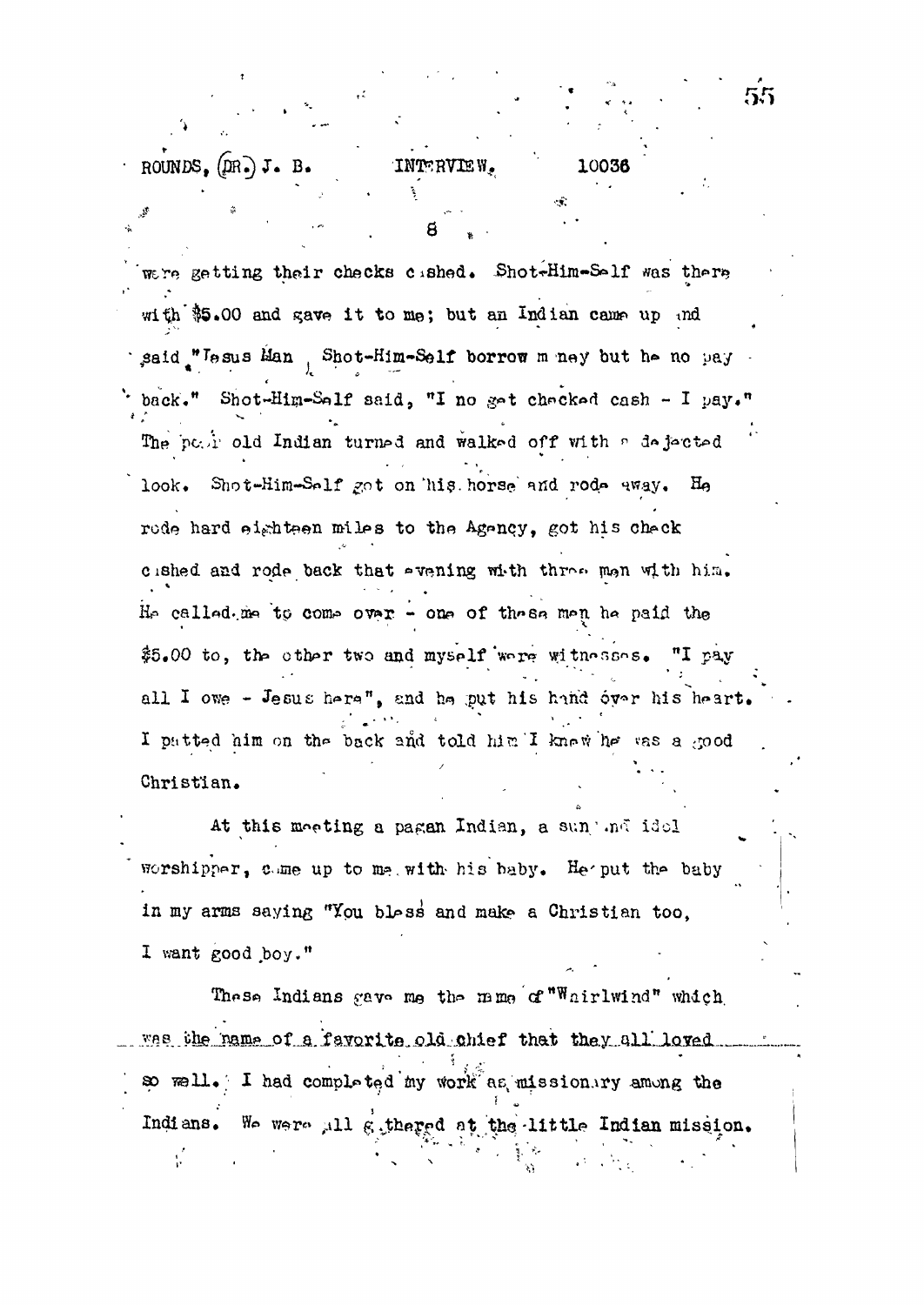ROUNDS,  $(DR<sub>o</sub>)$  J. B.

My audionce set in sad silence, and when I had finished. my farewell sermon an aged brave arese and asked us to let him talk. He was Chief Loft Hand, leader of the Arapahoes for furty years. We told him to speak. He spoke to his poople in their language and an interpreter translated so the whites could understand. He said, "I have been watching these missionaries for fourteen years. I have come to believe that what they tell is right. I think the Jesus Rônd is the right road and I want you Indians to get on, the Jesus Road and get out of my way so I can gat on it too." When the chief had finished I culled him aside and said, "Chief Left Hand you have led your pople for many years. You have always been brive and fearless. Now your people are starting on a new trail and instead of you leading them, you want to follow. You are n t being brave." The old chief thought in silence for a while, then he raised his head and said, "You are Tight - I join charch now." I was never so happy in my life.

I was then assigned as missionary to the non-English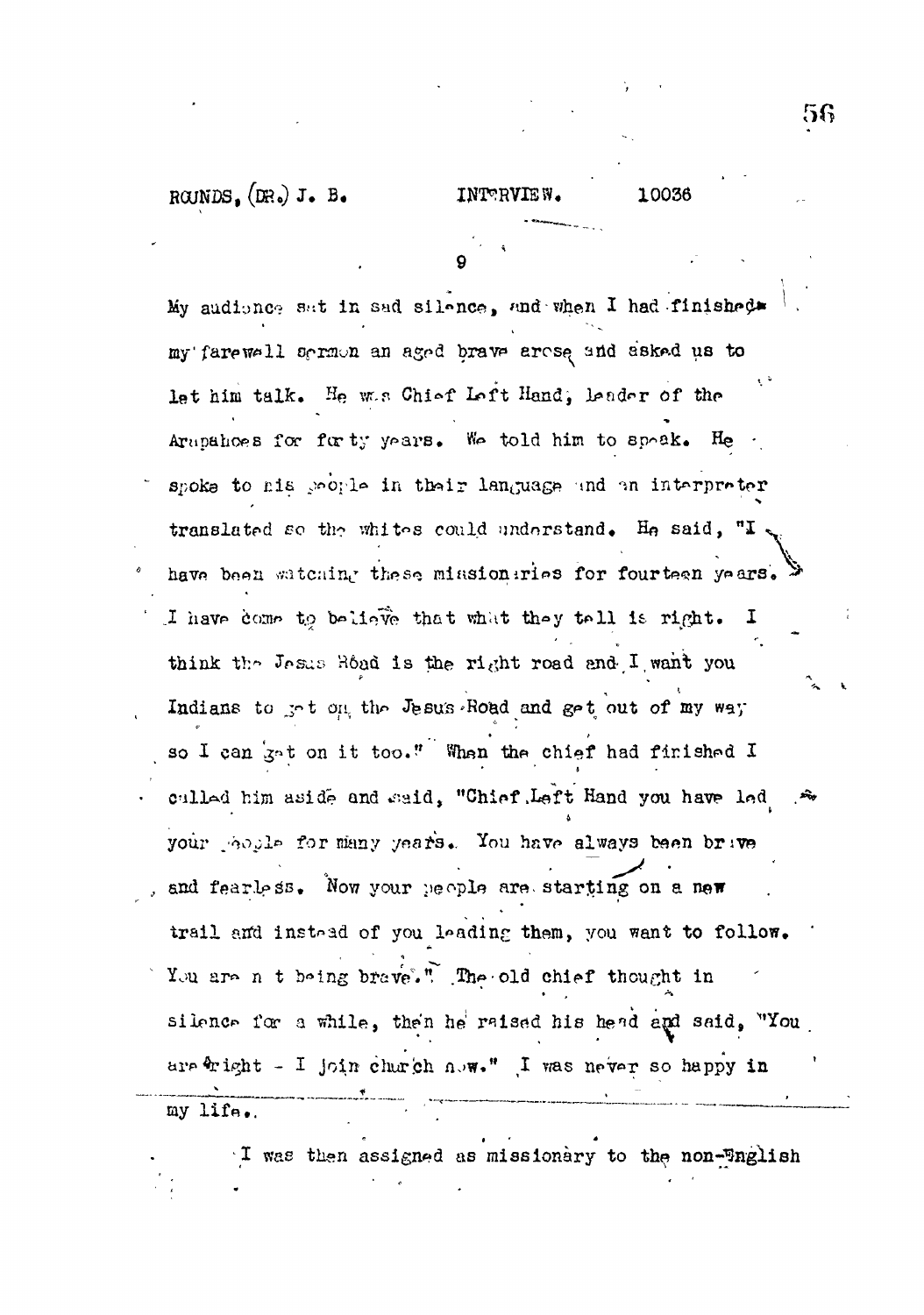#### INTERVIEW. 10036

10

speaking miners of the state with headquarters at McAlester, I came in contact with people of fourteen nationalities and carried tracts in all of these languages for distribution. My first step was to break down the feeling of the aliens that here was just another American out to  $\sim$ xoloit the foreigner. This require about six months to do but I won their love and confidence and remained with them until 1911 (two years), when I came to Oklahoma City and organized the Trinity Baptist Church at 1329 N-W-23rd. I remained at this post at hten months? I then was elected Secretary of the B. Y. P. U. I continued in the young peoples work for seven years .nd during that time we purchased the assembly rounds near. Davis, in the Arbuckle Mountains, and established the summer assembly which has become an annu.l affair. At the conclusion of my service as B. Y. P. U. Secretary, I was elected assistant State Executive Socretary and in 1922 I was elected State **Txe cutive** Secretary, a position I held for eleven years. is the hightest position in the apptist Church. Then I served six months in evangelistic work.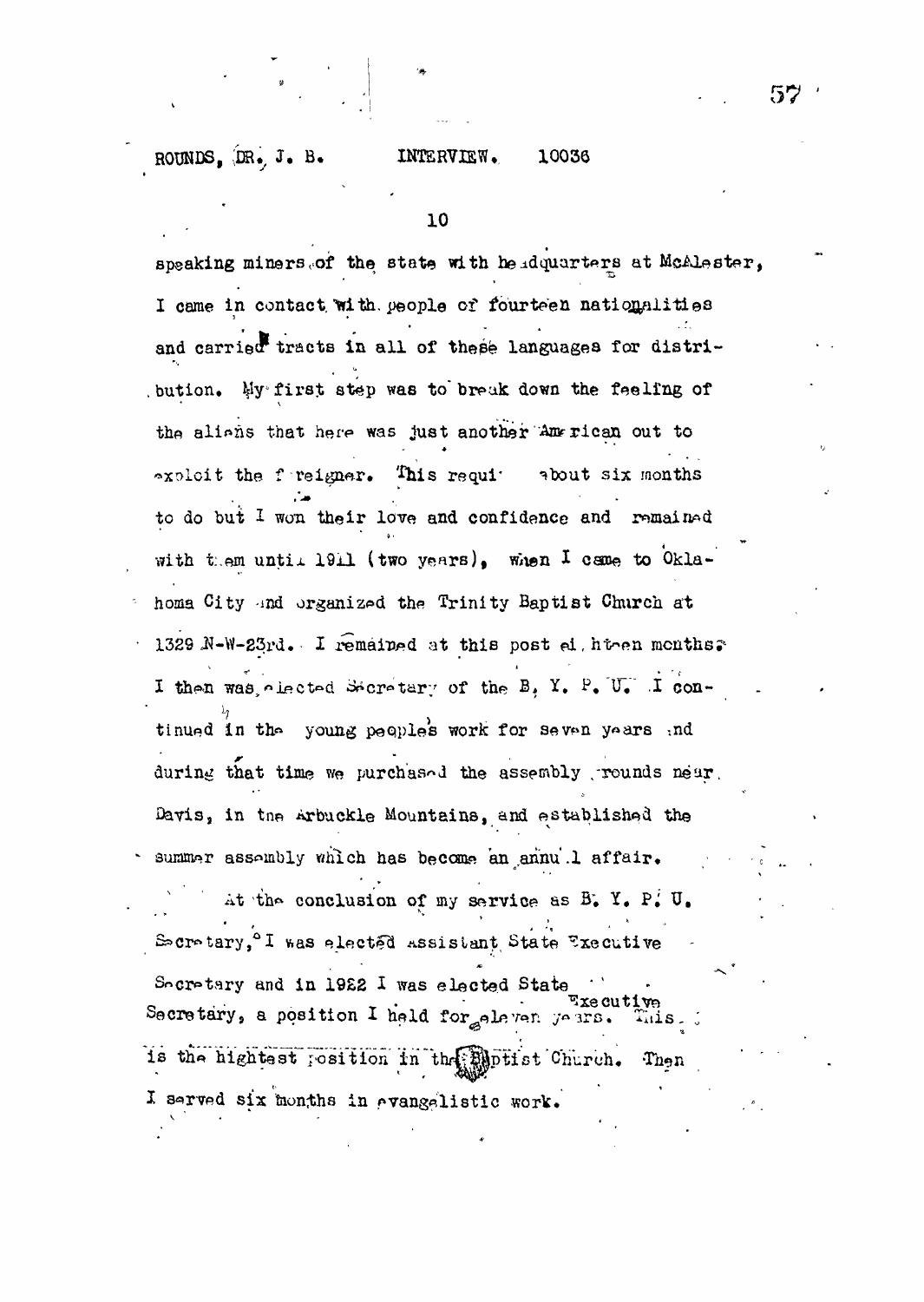$\overline{11}$ 

10036

I returned to Oklahoma City to become partor of the Cristwood Baptist Church at 16th and Villa. Sines I took over this church we have organized and are supporting four mission churches. My son, Reverend W. C. Rounds, is pastor at one of these missions at Wright Station.

. "ach year I take a week off and visit anong my be-Loved friends, the Indians. I go to one group one summer And the next summer I spend a weak with the other. But  $\mathfrak T$  love m/ Cheyenne - Arapaho and pagan Indians ind am so thankful we came here instead of going to China. An all wise Father guided where I was beat fitted among the Indians, many wall meaning persons do not consider the Indian coremonies or dances as matters of roligion yet most of these ceremonies are deeply religious and represent a survival and refinament of ideas which are ancient.